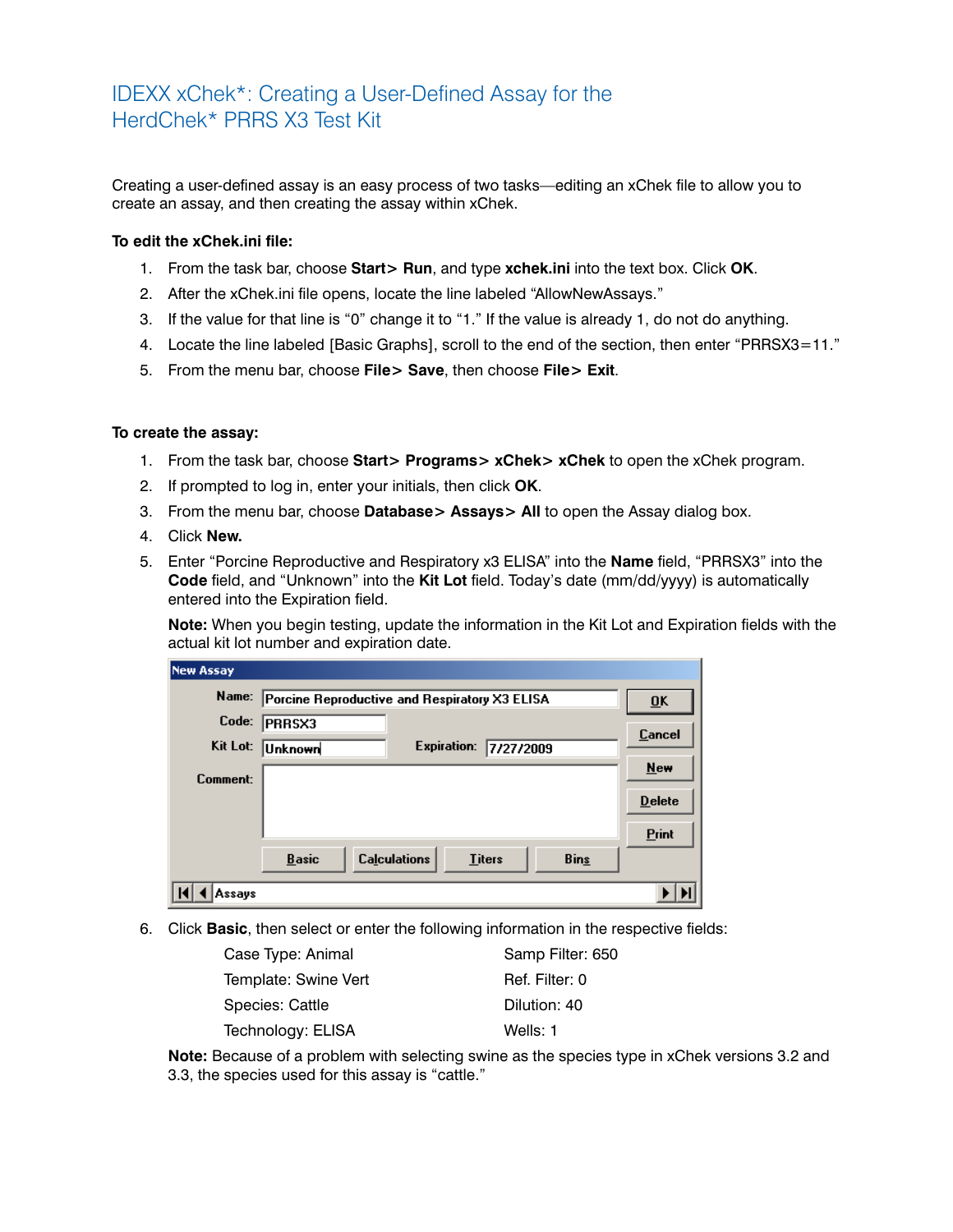| <b>New Assay</b>  |                      |                         |    |                           |
|-------------------|----------------------|-------------------------|----|---------------------------|
| Case Type: Animal |                      | Samp Filter: 650        |    | $\overline{\mathbf{0}}$ K |
|                   | Template: Swine Vert | Ref Filter: $\boxed{0}$ |    |                           |
| Species: Cattle   |                      | Dilution:               | 40 | Cancel                    |
| Technology:       | <b>ELISA</b>         | Wells: $\sqrt{1}$       |    |                           |

- 7. Click **OK** to save the settings.
- 8. Click **Calculations**, then select or enter the following information: Formulas:

| "S" Part of Ratio: Sample1 - Negative  |  |  |  |  |
|----------------------------------------|--|--|--|--|
| "P" Part of Ratio: Positive - Negative |  |  |  |  |
|                                        |  |  |  |  |
|                                        |  |  |  |  |
|                                        |  |  |  |  |
|                                        |  |  |  |  |
|                                        |  |  |  |  |
| Suspect cutoff: 0                      |  |  |  |  |
| Comparison: None                       |  |  |  |  |
|                                        |  |  |  |  |
|                                        |  |  |  |  |
|                                        |  |  |  |  |
|                                        |  |  |  |  |
|                                        |  |  |  |  |
| Positive cutoff: 0                     |  |  |  |  |

| Formulas                                                                                                                                           |                     |                                                                                                                               |                     |
|----------------------------------------------------------------------------------------------------------------------------------------------------|---------------------|-------------------------------------------------------------------------------------------------------------------------------|---------------------|
| "S" Part of Ratio:                                                                                                                                 | Sample1 - Negative  | $\overline{\mathbf{0}}$ K                                                                                                     |                     |
| "P" Part of Ratio:                                                                                                                                 | Positive - Negative | Cancel                                                                                                                        |                     |
| "N" Part of Ratio:                                                                                                                                 | None                |                                                                                                                               | Reset               |
| <b>Blocking Factor:</b><br>None                                                                                                                    |                     |                                                                                                                               |                     |
| <b>First Calculation</b><br>Variable:<br>ls/P<br><b>Positive Cutoff:</b><br> 0.4 <br><b>Suspect Cutoff:</b><br> 0.4 <br>Comparison:<br>$\rangle =$ |                     | <b>Second Calculation</b><br>Variable:<br><b>Positive Cutoff:</b><br>In<br><b>Suspect Cutoff:</b><br>10<br><b>Comparison:</b> | <b>None</b><br>None |

9. Click **OK** to save these settings, and then click **OK** to save the assay to the database. You can now test for PRRS antibodies using the xChek Assay Management System.

**NOTE:** xChek does not evaluate controls or results for validity when you use a user-defined assay. You must evaluate the results from each assay in accordance with good laboratory practices. To evaluate your assay validity, refer to the "Results" section in the insert provided with the test kit.